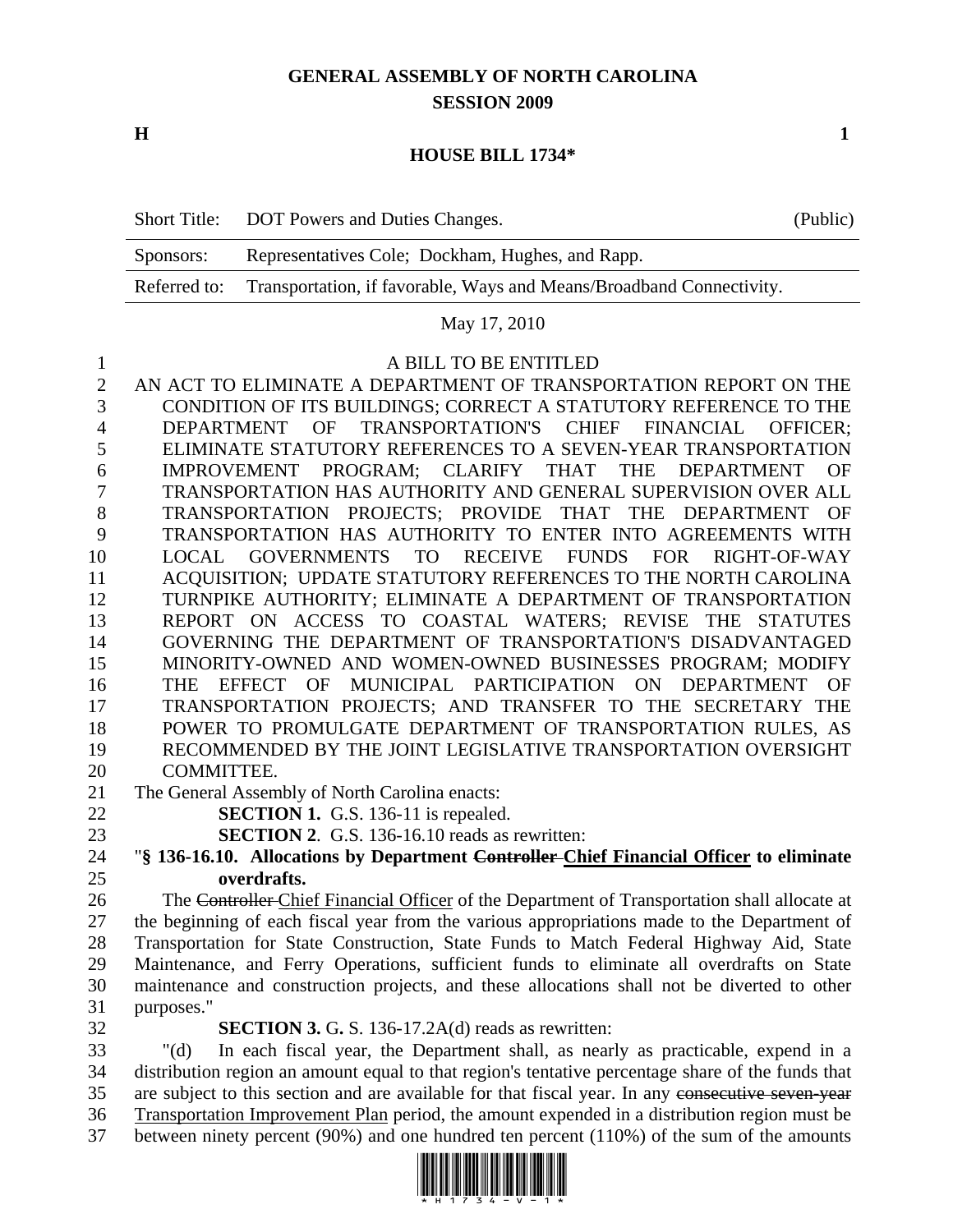| $\mathbf{1}$     | established under this subsection as the target amounts to be expended in the region for those                                                                 |
|------------------|----------------------------------------------------------------------------------------------------------------------------------------------------------------|
| $\sqrt{2}$       | seven years that period."                                                                                                                                      |
| 3                | <b>SECTION 4.</b> G.S. 136-18(1) reads as rewritten:                                                                                                           |
| $\overline{4}$   | "§ 136-18. Powers of Department of Transportation.                                                                                                             |
| 5                | The said Department of Transportation is vested with the following powers:                                                                                     |
| $\boldsymbol{6}$ | The <u>authority and</u> general supervision over all matters relating to the<br>(1)                                                                           |
| $\boldsymbol{7}$ | construction-construction, maintenance, and design of the State highways,                                                                                      |
| $8\,$            | transportation projects, letting of contracts therefore, and the selection of                                                                                  |
| 9                | materials to be used in the construction of State highways-transportation                                                                                      |
| 10               | projects under the authority of this Chapter."                                                                                                                 |
| 11               | <b>SECTION 5.</b> G.S. 136-18(12b) reads as rewritten:                                                                                                         |
| 12               | "§ 136-18. Powers of Department of Transportation.                                                                                                             |
| 13               | The said Department of Transportation is vested with the following powers:                                                                                     |
| 14               | To issue "GARVEE" bonds (Grant Anticipation Revenue Vehicles) or other<br>(12b)                                                                                |
| 15               | eligible debt-financing instruments to finance federal-aid highway projects                                                                                    |
| 16               | using federal funds to pay a portion of principal, interest, and related bond                                                                                  |
| 17               | issuance costs, as authorized by 23 U.S.C. § 122, as amended (the National                                                                                     |
| 18               | Highway System Designation Act of 1995, Pub. L. 104-59). These bonds                                                                                           |
| 19               | shall be issued by the State Treasurer on behalf of the Department and shall                                                                                   |
| 20               | be issued pursuant to an order adopted by the Council of State under                                                                                           |
| 21               | G.S. 159-88. The State Treasurer shall develop and adopt appropriate debt                                                                                      |
| 22               | instruments, consistent with the terms of the State and Local Government                                                                                       |
| 23               | Revenue Bond Act, Article 5 of Chapter 159 of the General Statutes, for use                                                                                    |
| 24               | under this subdivision. Prior to issuance of any "GARVEE" or other eligible                                                                                    |
| 25               | debt instrument using federal funds to pay a portion of principal, interest,                                                                                   |
| 26               | and related bond issuance costs, the State Treasurer shall determine (i) that                                                                                  |
| 27               | the total outstanding principal of such debt does not exceed the total amount                                                                                  |
| 28               | of federal transportation funds authorized to the State in the prior federal                                                                                   |
| 29               | fiscal year; or (ii) that the maximum annual principal and interest of such                                                                                    |
| 30               | debt does not exceed fifteen percent (15%) of the expected average annual                                                                                      |
| 31               | federal revenue shown for the seven year-period in the most recently                                                                                           |
| 32               | adopted Transportation Improvement Program. Notes issued under the                                                                                             |
| 33               | provisions of this subdivision may not be deemed to constitute a debt or                                                                                       |
| 34               | liability of the State or of any political subdivision thereof, or a pledge of the                                                                             |
| 35<br>36         | full faith and credit of the State or of any political subdivision thereof, but                                                                                |
| 37               | shall be payable solely from the funds and revenues pledged therefor. All the<br>notes shall contain on their face a statement to the effect that the State of |
| 38               | North Carolina shall not be obligated to pay the principal or the interest on                                                                                  |
| 39               | the notes, except from the federal transportation fund revenues as shall be                                                                                    |
| 40               | provided by the documents governing the revenue note issuance, and that                                                                                        |
| 41               | neither the faith and credit nor the taxing power of the State of North                                                                                        |
| 42               | Carolina or of any of its political subdivisions is pledged to the payment of                                                                                  |
| 43               | the principal or interest on the notes. The issuance of notes under this Part                                                                                  |
| 44               | shall not directly or indirectly or contingently obligate the State or any of its                                                                              |
| 45               | political subdivisions to levy or to pledge any form of taxation whatever or                                                                                   |
| 46               | to make any appropriation for their payment."                                                                                                                  |
| 47               | <b>SECTION 6.</b> G.S. 136-18(38) reads as rewritten:                                                                                                          |
| 48               | "§ 136-18. Powers of Department of Transportation.                                                                                                             |
| 49               | The said Department of Transportation is vested with the following powers:                                                                                     |
| 50               | To enter into agreements with municipalities, counties, governmental<br>(38)                                                                                   |

General Assembly of North Carolina **Session 2009 Session 2009** 

51 entities, or nonprofit corporations to receive funds for the purpose purposes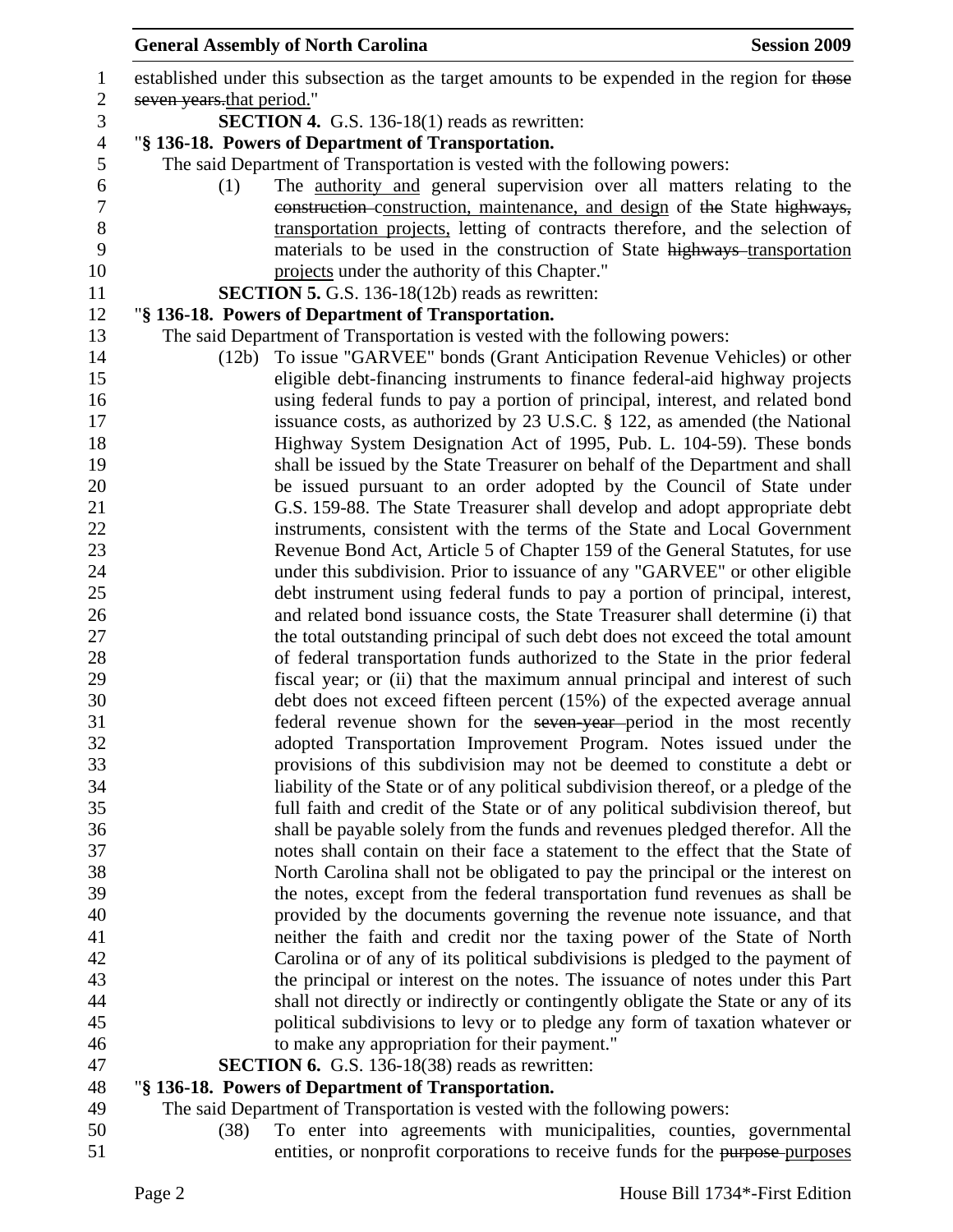|      | <b>General Assembly of North Carolina</b>                                                         | <b>Session 2009</b>              |
|------|---------------------------------------------------------------------------------------------------|----------------------------------|
|      | of advancing right-of-way acquisition or the construction schedule of a                           |                                  |
|      | project identified in the Transportation Improvement Program. If these funds                      |                                  |
|      | are subject to repayment by the Department, prior to receipt of funds,                            |                                  |
|      | reimbursement of all funds received by the Department shall be shown in the                       |                                  |
|      | existing Transportation Improvement Program and shall be reimbursed                               |                                  |
|      | within seven years of receipt. the period of the existing Transportation                          |                                  |
|      | <b>Improvement Program."</b>                                                                      |                                  |
|      | <b>SECTION 7.</b> G.S. 136-18(39) reads as rewritten:                                             |                                  |
|      | "§ 136-18. Powers of Department of Transportation.                                                |                                  |
|      | The said Department of Transportation is vested with the following powers:                        |                                  |
| (39) | To enter into partnership agreements with the North Carolina Turnpike                             |                                  |
|      | Authority, private entities, and authorized political subdivisions to finance,                    |                                  |
|      | by tolls, contracts, and other financing methods authorized by law, the cost                      |                                  |
|      | constructing, equipping,<br>of<br>acquiring,                                                      | maintaining,<br>and<br>operating |
|      | transportation infrastructure in this State, and to plan, design, develop,                        |                                  |
|      | acquire, construct, equip, maintain, and operate transportation infrastructure                    |                                  |
|      | in this State. An agreement entered into under this subdivision requires the                      |                                  |
|      | concurrence of the Board of Transportation. The Department shall report to                        |                                  |
|      | the Chairs of the Joint Legislative Transportation Oversight Committee, the                       |                                  |
|      | Chairs of the House of Representatives Appropriations Subcommittee on                             |                                  |
|      | Transportation, and the Chairs of the Senate Appropriations Committee on                          |                                  |
|      | the Department of Transportation, at the same time it notifies the Board of                       |                                  |
|      | Transportation of any proposed agreement under this subdivision. Any                              |                                  |
|      | contracts for construction of highways, roads, streets, and bridges which are                     |                                  |
|      | awarded pursuant to an agreement entered into under this section shall                            |                                  |
|      | comply with the competitive bidding requirements of Article 2 of this                             |                                  |
|      | Chapter."                                                                                         |                                  |
|      | SECTION 8. G.S. 136-18(40) reads as rewritten:                                                    |                                  |
|      | "§ 136-18. Powers of Department of Transportation.                                                |                                  |
|      | The said Department of Transportation is vested with the following powers:                        |                                  |
| (40) | To expand public access to coastal waters in its road project planning and                        |                                  |
|      | construction programs. The Department shall work with the Wildlife                                |                                  |
|      | Resources Commission, other State agencies, and other government entities                         |                                  |
|      | to address public access to coastal waters along the roadways, bridges, and                       |                                  |
|      | other transportation infrastructure owned or maintained by the Department.                        |                                  |
|      | The Department shall adhere to all applicable design standards and                                |                                  |
|      | guidelines in implementation of this enhanced access. The Department shall                        |                                  |
|      | report on its progress in expanding public access to coastal waters to the                        |                                  |
|      | Joint Legislative Commission on Seafood and Aquaculture and to the Joint                          |                                  |
|      | Legislative Transportation Oversight Commission no later than March 1 of                          |                                  |
|      | each year."                                                                                       |                                  |
|      | <b>SECTION 9.</b> G.S. 136-28.4 reads as rewritten:                                               |                                  |
|      | "§ 136-28.4. State policy concerning participation by disadvantaged minority-owned and            |                                  |
|      | women-owned businesses in highway transportation contracts.                                       |                                  |
| (a)  | It is the policy of this State, based on a compelling governmental interest, to                   |                                  |
|      | encourage and promote participation by disadvantaged minority-owned and women-owned               |                                  |
|      | businesses in contracts let by the Department pursuant to this Chapter for the planning, design,  |                                  |
|      | preconstruction, construction, alteration, or maintenance of State highways, roads, streets, or   |                                  |
|      | bridges transportation infrastructure and in the procurement of materials for these projects. All |                                  |
|      | State agencies, institutions, and political subdivisions shall cooperate with the Department of   |                                  |
|      | Transportation and among themselves in all efforts to conduct outreach and to encourage and       |                                  |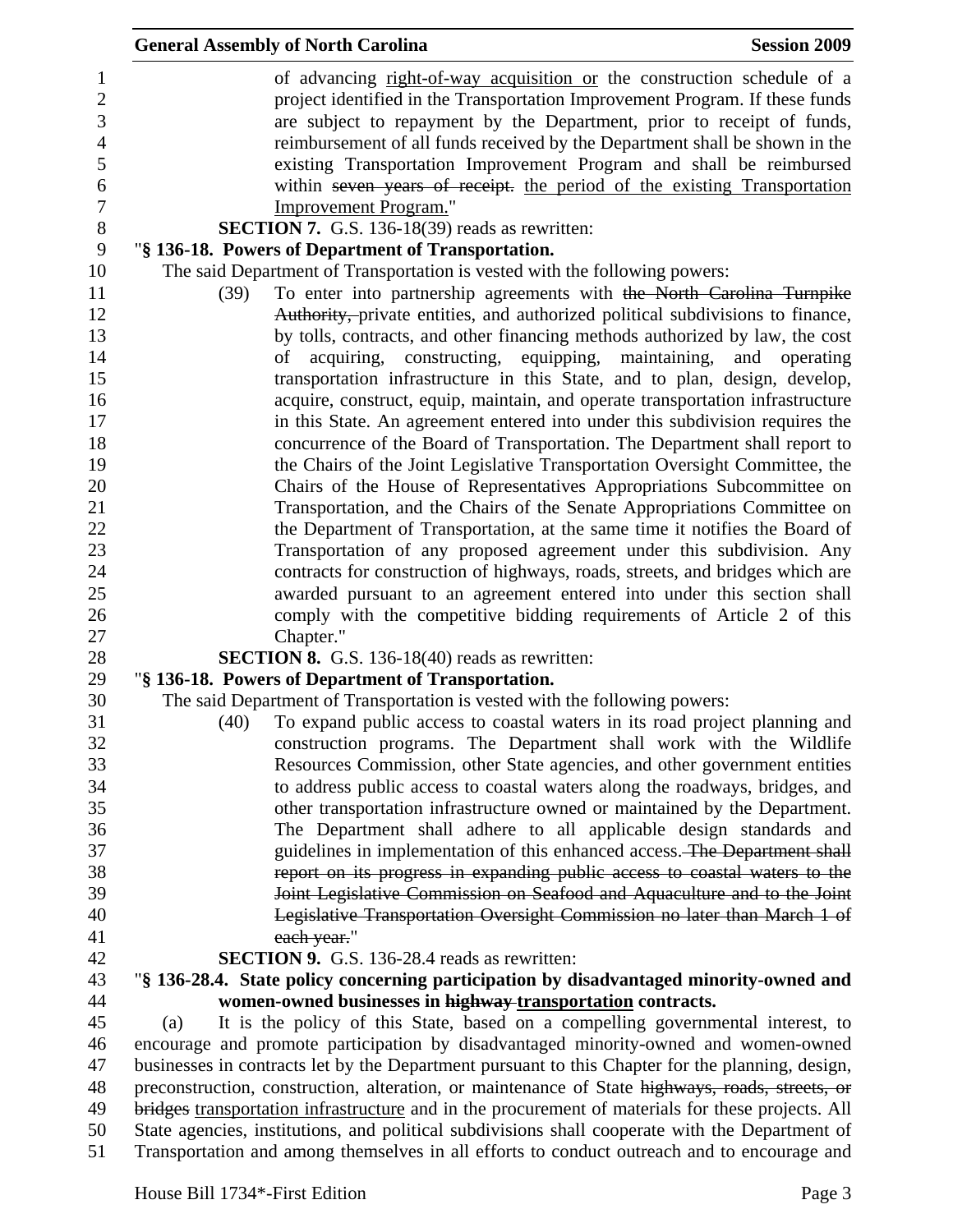1 promote the use of disadvantaged minority-owned and women-owned businesses in these 2 contracts.

3 (b) At least every five years, the Department shall conduct a study on the availability 4 and utilization of disadvantaged minority-owned and women-owned business enterprises and 5 examine relevant evidence of the effects of race-based or gender-based discrimination upon the 6 utilization of such business enterprises in contracts for planning, design, preconstruction, 7 construction, alteration, or maintenance of State highways, roads, streets, or bridges 8 transportation infrastructure and in the procurement of materials for these projects. Should the 9 study show a strong basis in evidence of ongoing effects of past or present discrimination that 10 prevents or limits disadvantaged minority-owned and women-owned businesses from 11 participating in the above contracts at a level which would have existed absent such 12 discrimination, such evidence shall constitute a basis for the State's continued compelling 13 governmental interest in remedying such race and gender discrimination in highway 14 transportation contracting. Under such circumstances, the Department shall, in conformity with 15 State and federal law, adopt by rule and contract provisions a specific program to remedy such 16 discrimination. This specific program shall, to the extent reasonably practicable, address each 17 barrier identified in such study that adversely affects contract participation by disadvantaged 18 minority-owned and women-owned businesses.

19 (b1) Based upon the findings of the Department's Second Generation Disparity Study 20 completed in 2004, 2009 study entitled "Measuring Business Opportunity: A Disparity Study of 21 NCDOT's State and Federal Programs" hereinafter referred to as "Study", the program design 22 shall, to the extent reasonably practicable, incorporate narrowly tailored remedies identified in 23 the Study, and the Department shall implement a comprehensive antidiscrimination 24 enforcement policy. As appropriate, the program design shall be modified by rules adopted by 25 the Department that are consistent with findings made in the Study and in subsequent studies 26 conducted in accordance with subsection (b) of this section. As part of this program, the 27 Department shall review its budget and establish annual aspirational goals every three years, 28 not mandatory goals, in percentages, for the overall participation in contracts by disadvantaged 29 minority-owned and women-owned businesses. These annual aspirational goals for 30 disadvantaged minority-owned and women-owned businesses shall be established consistent 31 with federal methodology specified in the Study, methodology, and they shall not be applied 32 rigidly on specific contracts or projects. Instead, the Department shall establish 33 contract-specific goals or project-specific goals for the participation of such firms in a manner 34 consistent with availability of disadvantaged minority-owned and women-owned businesses, as 35 appropriately defined by its most recent Study, for each disadvantaged minority-owned and 36 women-owned business category that has demonstrated significant disparity in contract 37 utilization. Nothing in this section shall authorize the use of quotas. Any program implemented 38 as a result of the Study conducted in accordance with this section shall be narrowly tailored to 39 eliminate the effects of historical and continuing discrimination and its impacts on such 40 disadvantaged minority-owned and women-owned businesses without any undue burden on 41 other contractors. The Department shall give equal opportunity for contracts it lets without 42 regard to race, religion, color, creed, national origin, sex, age, or handicapping condition, as 43 defined in G.S. 168A-3, to all contractors and businesses otherwise qualified.

- 
- 
- 44 (c) The following definitions apply in this section:
- 45 (1) "Disadvantaged businessBusiness" has the same meaning as "disadvantaged 46 business enterprise" in 49 C.F.R. § 26.5 Subpart A or any subsequently 47 promulgated replacement regulation.
- 48 (2) "Minority" includes only those racial or ethnicity classifications identified by 49 a study conducted in accordance with this section that have been subjected to 50 discrimination in the relevant marketplace and that have been adversely 51 affected in their ability to obtain contracts with the Department.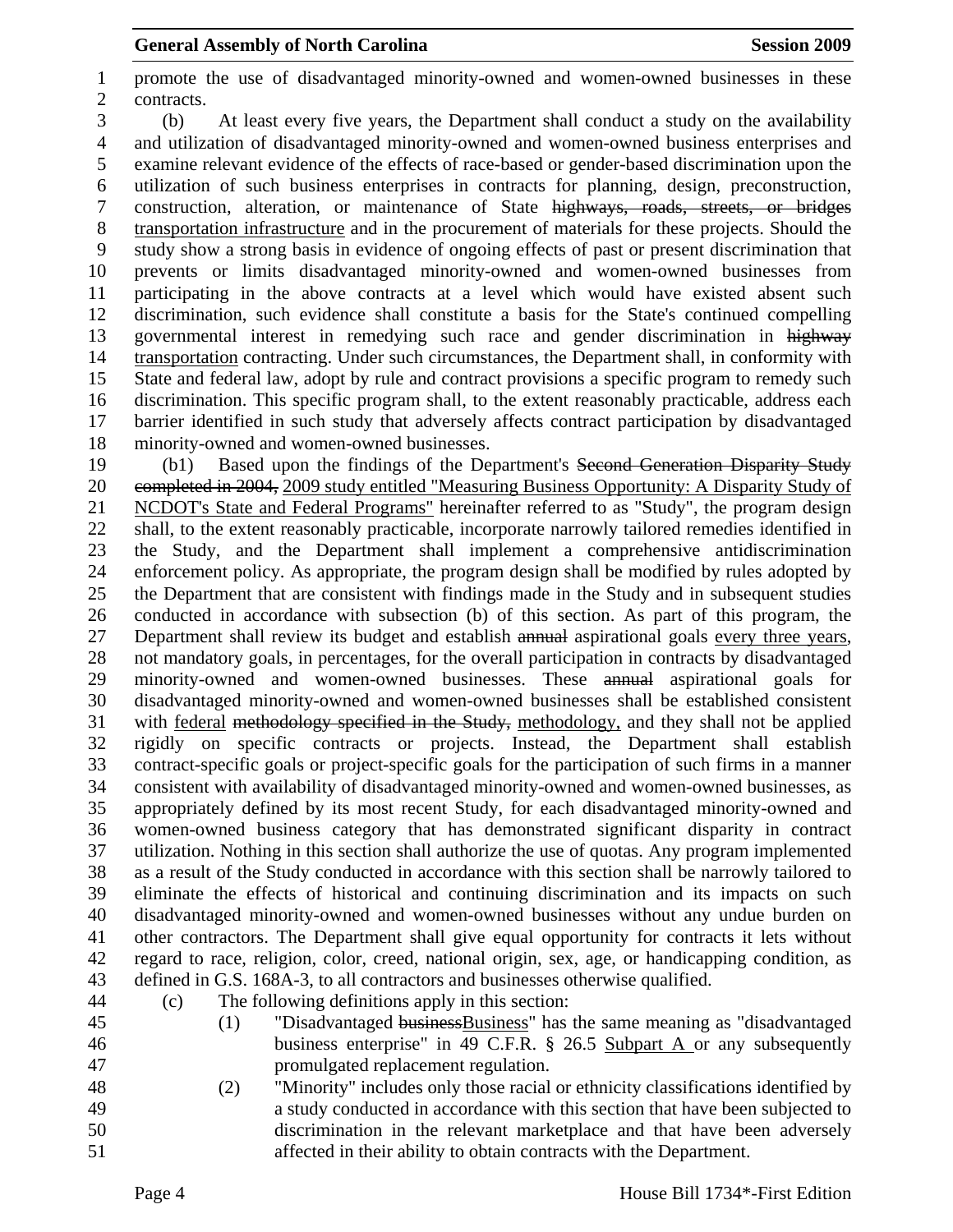**General Assembly of North Carolina**  Session 2009 **Session 2009** 1 (3) "Women" means a nonminority person born of the female gender. 2 (d) The Department shall report semiannually annually to the Joint Legislative 3 Transportation Oversight Committee on the utilization of disadvantaged minority-owned 4 businesses and women-owned businesses and any program adopted to promote contracting 5 opportunities for those businesses. Following each study of availability and utilization, the 6 Department shall report to the Joint Legislative Transportation Oversight Committee on the 7 results of the study for the purpose of determining whether the provisions of this section should 8 continue in force and effect. 9 (e) This section expires August 31, 2010 2014." 10 **SECTION 10.** G.S. 136-66.3 reads as rewritten: 11 "**§ 136-66.3. Local government participation in improvements to the State transportation**  12 **system.**  13 (a) Municipal Participation Authorized. – A municipality may, but is not required to, 14 participate in the right-of-way and construction cost of a State transportation improvement 15 approved by the Board of Transportation under G.S. 143B-350(f)(4) that is located in the 16 municipality or its extraterritorial jurisdiction. 17 (b) Process for Initiating Participation. – A municipality interested in participating in 18 the funding of a State highway improvement project may submit a proposal to the Department 19 of Transportation. The Department and the municipality shall include their respective 20 responsibilities for a proposed municipal participation project in any agreement reached 21 concerning participation. 22 (c) Type of Participation Authorized. – A municipality is authorized and empowered to 23 acquire land by dedication and acceptance, purchase, or eminent domain, and make 24 improvements to portions of the State transportation system lying within or outside the 25 municipal corporate limits utilizing local funds that have been authorized for that purpose. All 26 improvements to State transportation systems shall be done in accordance with the 27 specifications and requirements of the Department of Transportation. 28 (e1) No TIP Disadvantage for Participation. If a county or municipality participates in 29 a State transportation system improvement project, as authorized by this section, or by 30 G.S. 136-51 and G.S. 136-98, the Department shall ensure that the local government's 31 participation does not cause any disadvantage to any other project in the Transportation 32 Improvement Program under G.S. 143B-350(f)(4). 33 (c2) Distribution of State Funds Made Available by County or Municipal Participation. – 34 Any State or federal funds allocated to a project that are made available by county or municipal 35 participation in a project contained in the Transportation Improvement Program under 36 G.S. 143B-350(f)(4) shall remain in the same funding region that the funding was allocated to 37 under the distribution formula contained in G.S. 136-17.2A. 38 (c3) Limitation on Agreements. – The Department shall not enter into any agreement 39 with a county or municipality to provide additional total funding for highway construction in 40 the county or municipality in exchange for county or municipal participation in any project 41 contained in the Transportation Improvement Program under G.S. 143B-350(f)(4). 42 (d) Authorization to Participate in Development-Related Improvements. – When in the 43 review and approval by a local government of plans for the development of property abutting a 44 State transportation system it is determined by the municipality that improvements to the State 45 highway system are necessary to provide for the safe and orderly movement of traffic, the local 46 government is authorized to construct, or have constructed, said improvements to the State 47 transportation system in vicinity of the development. For purposes of this section, 48 improvements include but are not limited to additional travel lanes, turn lanes, curb and gutter, 49 drainage facilities, and other transportation system improvements. All improvements to a State 50 transportation system shall be constructed in accordance with the specifications and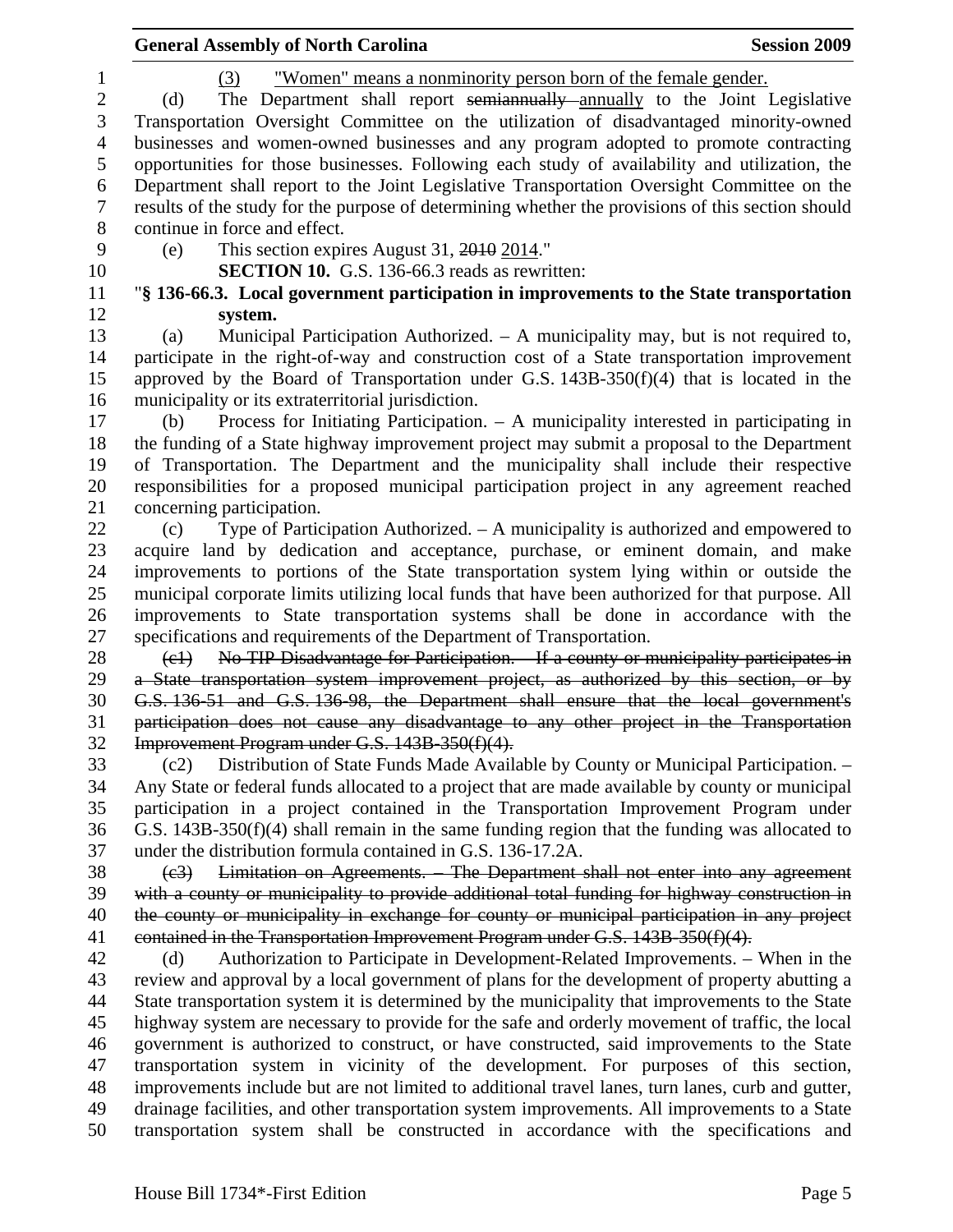1 requirements of the Department of Transportation and be approved by the Department of 2 Transportation. 3 (e) Authorization to Participate in Project Additions. – Pursuant to an agreement with 4 the Department of Transportation, a county or municipality may reimburse the Department of 5 Transportation for the cost of all improvements, including additional right-of-way, for a street, 6 highway improvement projects, or other transportation system improvements approved by the 7 Board of Transportation under G.S. 143B-350(f)(4), that are in addition to those improvements 8 that the Department of Transportation would normally include in the project. 9 (e1) Reimbursement Procedure. – Upon request of the county or municipality, the 10 Department of Transportation shall allow the local government a period of not less than three 11 years from the date construction of the project is initiated to reimburse the Department their 12 agreed upon share of the costs necessary for the project. The Department of Transportation 13 shall not charge a local government any interest during the initial three years. 14 (f) Report to General Assembly. – The Department shall report in writing, on a 15 monthly basis, to the Joint Legislative Commission on Governmental Operations on all 16 agreements entered into between counties, municipalities and the Department of 17 Transportation. The report shall state in summary form the contents of such agreements. 18 (g) Local Government Acquisition of Rights-of-Way. – In the acquisition of 19 rights-of-way for any State street, highway, or other transportation project, the county or 20 municipality shall be vested with the same authority to acquire such rights-of-way as is granted 21 to the Department of Transportation in this Chapter. In the acquisition of such rights-of-way, 22 counties and municipalities may use the procedures provided in Article 9 of this Chapter, and 23 wherever the words "Department of Transportation" appear in Article 9 they shall be deemed to 24 include "county," "municipality" or local governing body, and wherever the words 25 "Administrator," "Administrator of Highways," "Administrator of the Department of 26 Transportation," or "Chairman of the Department of Transportation" appear in Article 9 they 27 shall be deemed to include "county or municipal clerk". It is the intention of this subsection that 28 the powers herein granted to municipalities for the purpose of acquiring rights-of-way shall be 29 in addition to and supplementary to those powers granted in any local act or in any other 30 general statute, and in any case in which the provisions of this subsection or Article 9 of this 31 Chapter are in conflict with the provisions of any local act or any other provision of any general 32 statute, then the governing body of the county or municipality may in its discretion proceed in 33 accordance with the provisions of such local act or other general statute, or, as an alternative 34 method of procedure, in accordance with the provisions of this subsection and Article 9 of this 35 Chapter.

36 (h) Department Authority Concerning Rights-of-Way. – In the absence of an 37 agreement, the Department of Transportation shall retain authority to pay the full cost of 38 acquiring rights-of-way where the proposed project is deemed important to a coordinated State 39 transportation system.

40 (i) Changes to Local Government Participation Agreement. – Either the local 41 government or the Department of Transportation may at any time propose changes in the 42 agreement setting forth their respective responsibilities by giving notice to the other party, but 43 no change shall be effective until it is adopted by both the municipal governing body and the 44 Department of Transportation.

45 (j) Local Governments Party to Rights-of-Way Proceeding. – Any municipality that 46 agrees to contribute any part of the cost of acquiring rights-of-way for any State transportation 47 system shall be a proper party in any proceeding in court relating to the acquisition of such 48 rights-of-way.

- 49 (k) Repealed by Session Laws 2008-180, s. 6, effective August 4, 2008."
- 50 **SECTION 11.** G.S. 136-89.189 reads as rewritten:
- 51 "**§ 136-89.189. Turnpike Authority revenue bonds.**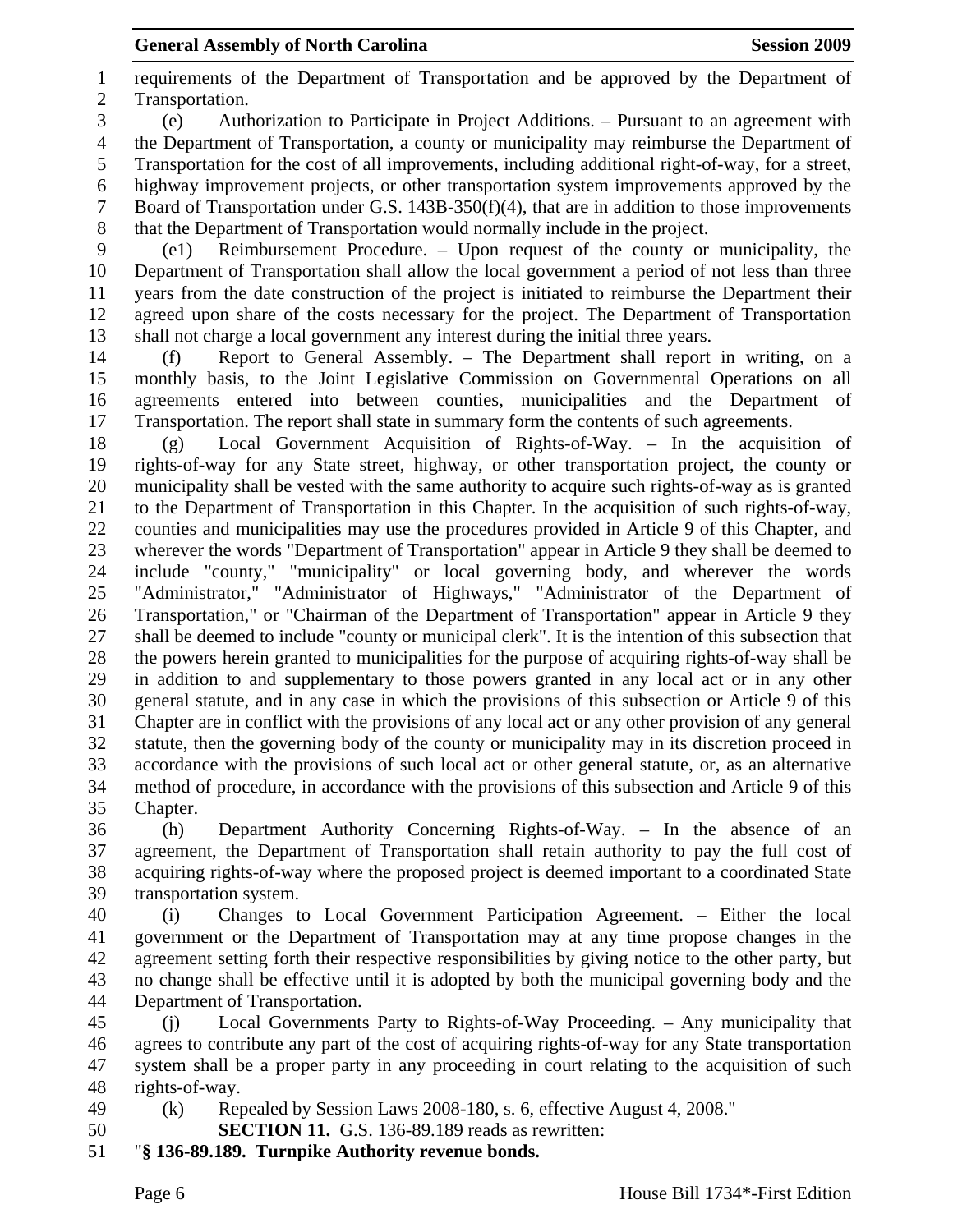|                | <b>General Assembly of North Carolina</b><br><b>Session 2009</b>                                                  |
|----------------|-------------------------------------------------------------------------------------------------------------------|
| 1              | The Authority shall be a municipality for purposes of Article 5 of Chapter 159 of the                             |
| $\sqrt{2}$     | General Statutes, the State and Local Government Revenue Bond Act, and may issue revenue                          |
| 3              | bonds pursuant to that Act to pay all or a portion of the cost of a Turnpike Project or to refund                 |
| $\overline{4}$ | any previously issued bonds. In connection with the issuance of revenue bonds, the Authority                      |
| 5              | shall have all powers of a municipality under the State and Local Government Revenue Bond                         |
| 6              | Act, and revenue bonds issued by the Authority shall be entitled to the protection of all                         |
| $\tau$         | provisions of the State and Local Government Revenue Bond Act.                                                    |
| $8\phantom{.}$ | Except as provided in this section, the provisions of Chapter 159 of the General Statutes,                        |
| 9              | the Local Government Finance Act, apply to revenue bonds issued by the Turnpike Authority.                        |
| 10             | The term of a lease between the Turnpike Authority and the Department<br>(1)                                      |
| 11             | executed prior to July 27, 2009, for all or any part of a Turnpike Project may                                    |
| 12             | exceed 40 years, as agreed by the Authority and the Department.                                                   |
| 13             | The maturity date of a refunding bond may extend to the earlier of the<br>(2)                                     |
| 14             | following:                                                                                                        |
| 15             | Forty years from the date of issuance of the refunding bond.<br>a.                                                |
| 16             | The date the Turnpike Authority determines is the maturity date<br>b.                                             |
| 17             | required for the Turnpike Project funded with the refunding bonds to                                              |
| 18             | generate sufficient revenues to retire the refunding bonds and any                                                |
| 19             | other outstanding indebtedness issued for that Project. The                                                       |
| 20             | Authority's determination of the appropriate maturity date is                                                     |
| 21             | conclusive and binding. In making its determination, the Authority                                                |
| 22             | may take into account appropriate financing terms and conventions."                                               |
| 23             | <b>SECTION 12.</b> G.S. 143B-348 reads as rewritten:                                                              |
| 24<br>25       | "§ 143B-348. Department of Transportation – head; rules, regulations, etc., of Board of<br><b>Transportation.</b> |
| 26             | The Secretary of Transportation shall be the head of the Department of Transportation. He                         |
| 27             | shall carry out the day-to-day operations of the Department and shall be responsible for                          |
| 28             | carrying out the policies, programs, priorities, and projects approved by the Board of                            |
| 29             | Transportation. He shall be responsible for all other transportation matters assigned to the                      |
| 30             | Department of Transportation, except those reserved to the Board of Transportation by statute.                    |
| 31             | Except as otherwise provided for by statute, the Secretary shall have all the powers and duties                   |
|                |                                                                                                                   |

32 as provided for in Article 1 of Chapter 143B including the responsibility for all management 33 functions for the Department of Transportation. The Secretary shall be vested with authority to 34 adopt design criteria, construction specifications, and standards as required for the Department 35 of Transportation to construct and maintain highways, bridges, and ferries. The Secretary or the 36 Secretary's designee shall be vested with authority to promulgate rules, regulations, and 37 ordinances concerning all transportation functions assigned to the Department.

38 All rules, regulations, ordinances, specifications, standards, and criteria adopted by the 39 Board of Transportation and in effect on July 1, 1977, shall continue in effect until changed by 40 the Board of Transportation or the Secretary of Transportation. The Secretary shall have 41 complete authority to modify any of these matters existing on July 1, 1977, except as 42 specifically restricted by the Board. Whenever any such criteria, rule, regulation, ordinance, 43 specification, or standards are continued in effect under this section and the words "Board of 44 Transportation" are used, the words shall mean the "Department of Transportation" unless the 45 context makes such meaning inapplicable. All actions pending in court by or against the Board 46 of Transportation may continue to be prosecuted in that name without the necessity of formally 47 amending the name to the Department of Transportation."

48 **SECTION 13.** G.S. 143B-350(f)(4) reads as rewritten:

49 "(f) Duties of the Board. – The Board of Transportation has the following duties and 50 powers: